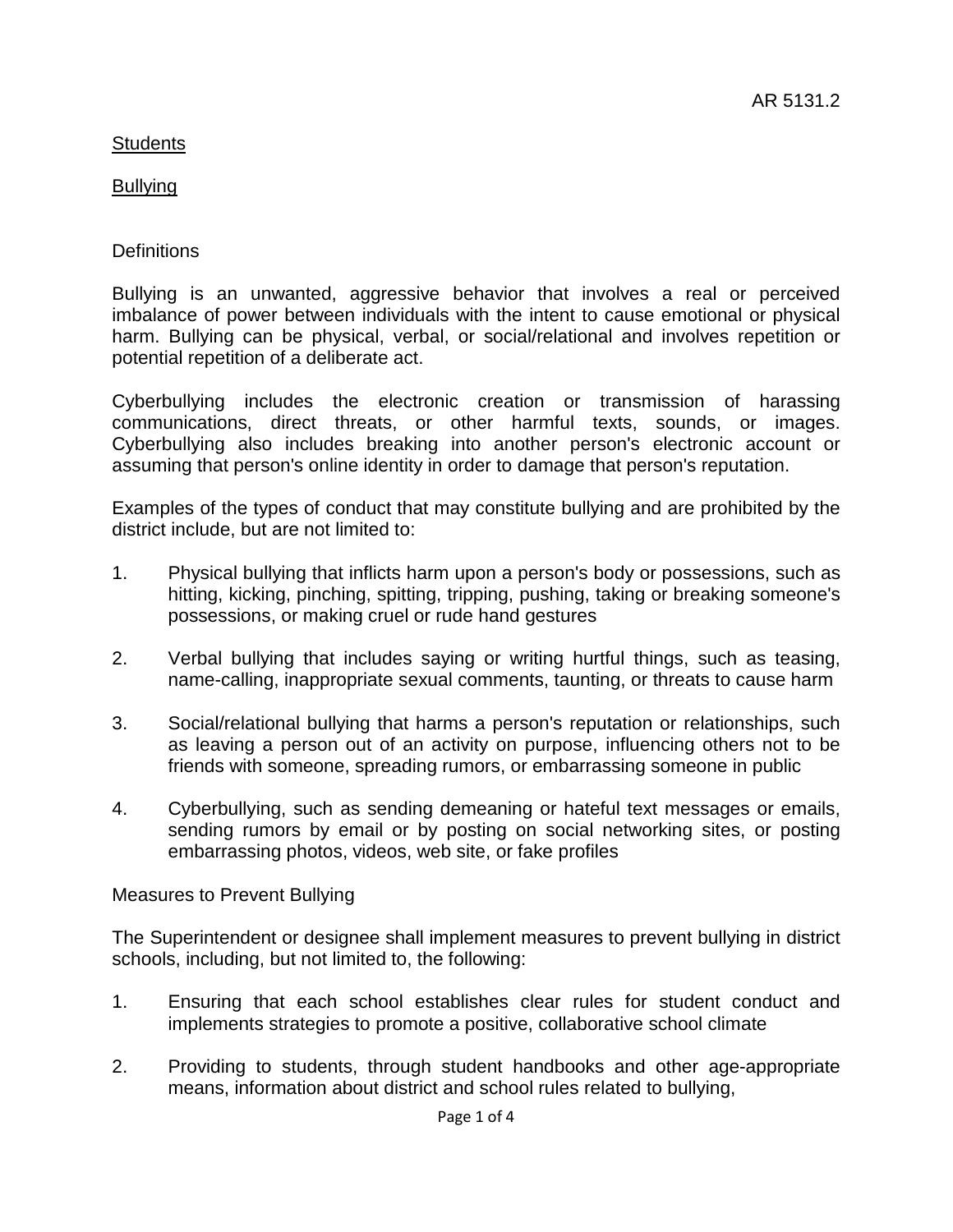### Bullying (continued)

mechanisms available for reporting incidents or threats, and the consequences for engaging in bullying

- 3. Encouraging students to notify school staff when they are being bullied or when they suspect that another student is being bullied, and providing means by which students may report threats or incidents confidentially and anonymously
- 4. Conducting an assessment of bullying incidents at each school and, if necessary, increasing supervision and security in areas where bullying most often occurs, such as classrooms, playgrounds, hallways, restrooms, and cafeterias
- 5. Annually notifying district employees that, pursuant to Education Code 234.1, any school staff who witnesses an act of bullying against a student has a responsibility to immediately intervene to stop the incident when it is safe to do so

#### Staff Development

The Superintendent or designee shall make the California Department of Education's online training module on the dynamics of bullying and cyberbullying, which includes the identification of bullying and cyberbullying and the implementation of strategies to address bullying, available annually to all certificated staff and to other employees who have regular interaction with students. (Education Code 32283.5)

The Superintendent or designee shall provide training to teachers and other school staff to raise their awareness about the legal obligation of the district and its employees to prevent discrimination, harassment, intimidation, and bullying of district students. Such training shall be designed to provide staff with the skills to:

- 1. Discuss the diversity of the student body and school community, including their varying immigration experiences
- 2. Discuss bullying prevention strategies with students, and teach students to recognize the behavior and characteristics of bullying perpetrators and victims
- 3. Identify the signs of bullying or harassing behavior
- 4. Take immediate corrective action when bullying is observed
- 5. Report incidents to the appropriate authorities, including law enforcement in instances of criminal behavior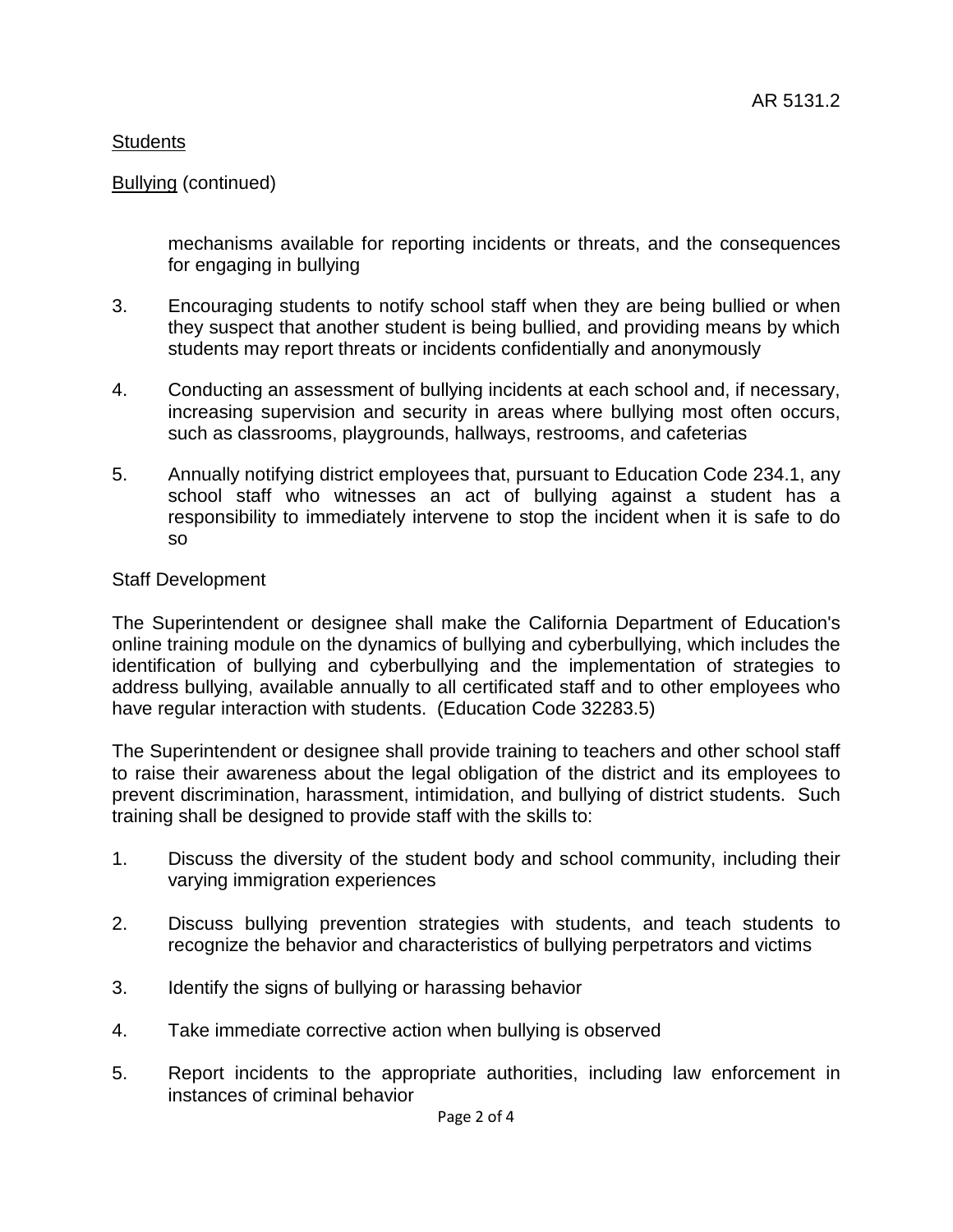Bullying (continued)

Student Instruction

As appropriate, the district shall provide students with instruction, in the classroom or other educational settings, that promotes social-emotional learning, effective communication and conflict resolution skills, character/values education, respect for cultural and individual differences, self-esteem development, assertiveness skills, and appropriate online behavior.

The district shall also educate students about the negative impact of bullying, discrimination, intimidation, and harassment based on actual or perceived immigration status, religious beliefs and customs, or any other individual bias or prejudice.

Students should be taught the difference between appropriate and inappropriate behaviors, how to advocate for themselves, how to help another student who is being bullied, and when to seek assistance from a trusted adult. As role models for students, staff shall be expected to demonstrate effective problem-solving and anger management skills.

To discourage cyberbullying, teachers may advise students to be cautious about sharing passwords, personal data, or private photos online and to consider the consequences of making negative comments about others online.

Reporting and Filing of Complaints

Any student, parent/guardian, or other individual who believes that a student has been subjected to bullying or who has witnessed bullying may report the incident to a teacher, the principal, a compliance officer, or any other available school employee.

When a report of bullying is submitted, the principal or a district compliance officer shall inform the student or parent/guardian of the right to file a formal written complaint in accordance with AR 1312.3 - Uniform Complaint Procedures. The student who is the alleged victim of the bullying shall be given an opportunity to describe the incident, identify witnesses who may have relevant information, and provide other evidence of bullying.

Within one business day of receiving such a report, a staff member shall notify the principal of the report, whether or not a uniform complaint is filed. In addition, any school employee who observes an incident of bullying involving a student shall, within one business day, report such observation to the principal or a district compliance officer, whether or not the alleged victim files a complaint.